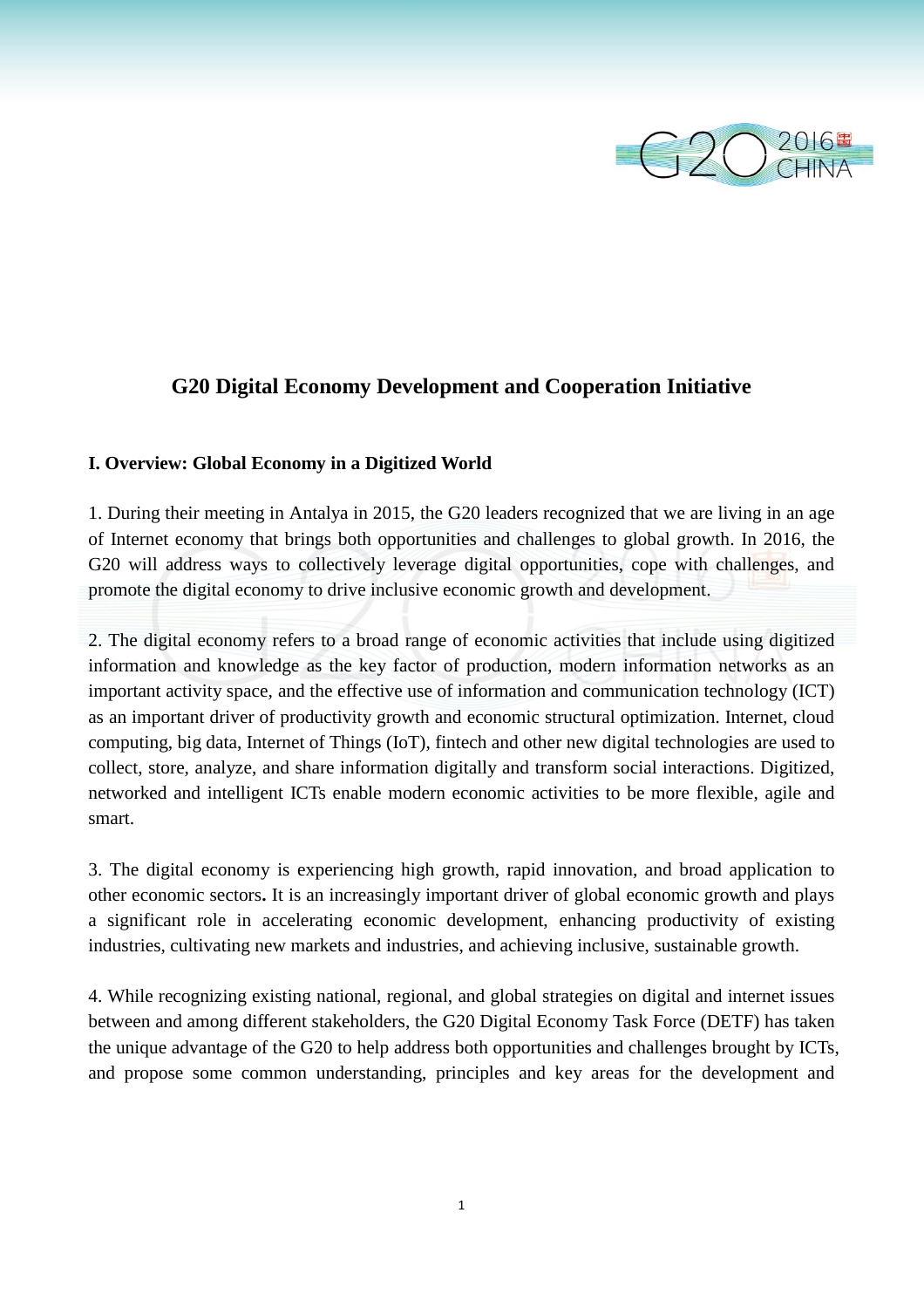

cooperation of the digital economy. The G20 promotes communication and cooperation among its members and beyond to make sure strong, vibrant and connected ICTs will enable a thriving and dynamic digital economy, which drives global growth and benefits for all.

# **II. Guiding Principles: A Compass for Navigation**

5. G20 members agree on the following common principles to promote the development of and cooperation in the digital economy:

### **Innovation**

 Technological innovation in ICTs as well as innovation in ICT-driven economic activities is among the key driving forces of inclusive economic growth and development.

### **Partnership**

 In order to improve cooperation, address common challenges, and advance the global digital economy, closer partnership among G20 members can help share knowledge, information and experiences, so that differences can be narrowed and various interests can be advanced through constructive dialogues. The G20 recognizes the Internet is an important part of modern information network that sustain digital economy. Internet governance should continue to follow the provisions set forth in outcomes of World Summit on the Information Society(WSIS). In particular, we affirm our commitment to a multistakeholder approach to Internet governance, which includes full and active participation by governments, private sector, civil society, the technical community, and international organizations, in their respective roles and responsibilities. We support multistakeholder processes and initiatives which are inclusive, transparent and accountable to all stakeholders in achieving the digitally connected world.

#### **Synergy**

 Since the digital economy touches almost all economic and social sectors and is closely related to other topics in the G20, particularly innovation and the new industrial revolution, it is the common aspiration of G20 members to create synergy among discussions of these topics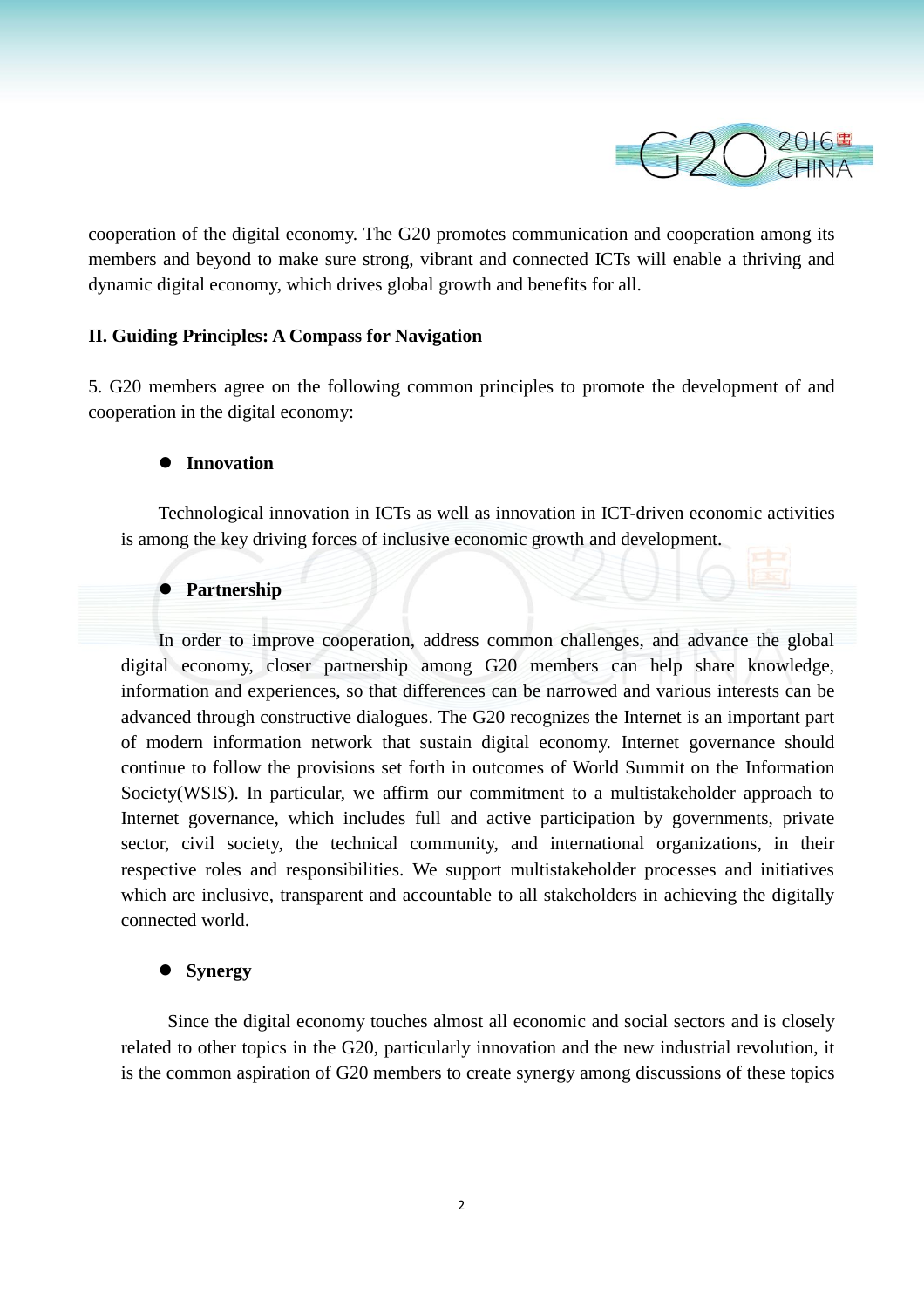

in order to avoid duplication and ensure consistency.

# **Flexibility**

The G20 recognizes the importance of flexibility given the different concerns and priorities of members.

# **Inclusion**

 The G20 members should work together with all stakeholders, to bridge all manner of digital divide and foster entrepreneurship, innovation, and economic activity, including further development of content and services in a variety of languages and formats that are accessible to all people, who also need the capabilities and capacities, including media, information and digital literacy skills, to make use of and further develop information and communications technologies. Accordingly, we recognize the vital importance of the principles of multilingualism to ensure the linguistic, cultural and historical diversity of all nations. Digital inclusion and the use of digital technology to enhance inclusion should remain key elements in promoting the digital economy to ensure that no one is left behind, regardless of their gender, region, age, disability or economic status. The G20 members recognize the potential of the digital economy to facilitate the implementation of the 2030 Agenda for Sustainable Development.

#### **Open and enabling business environment**

 The G20 recognizes the critical importance of private sector on digital economy as well as of enabling and transparent legal, regulatory, and policy environments, and fostering open, competitive markets. Recognize the importance of enforcing competition and consumer protection laws in the digital economy, which are conducive to market access, technological innovation in ICTs and the growth of the digital economy.

#### **Flow of Information for Economic Growth, Trust and Security**

 G20 members recognize that freedom of expression and the free flow of information, ideas, and knowledge, are essential for the digital economy and beneficial to development, as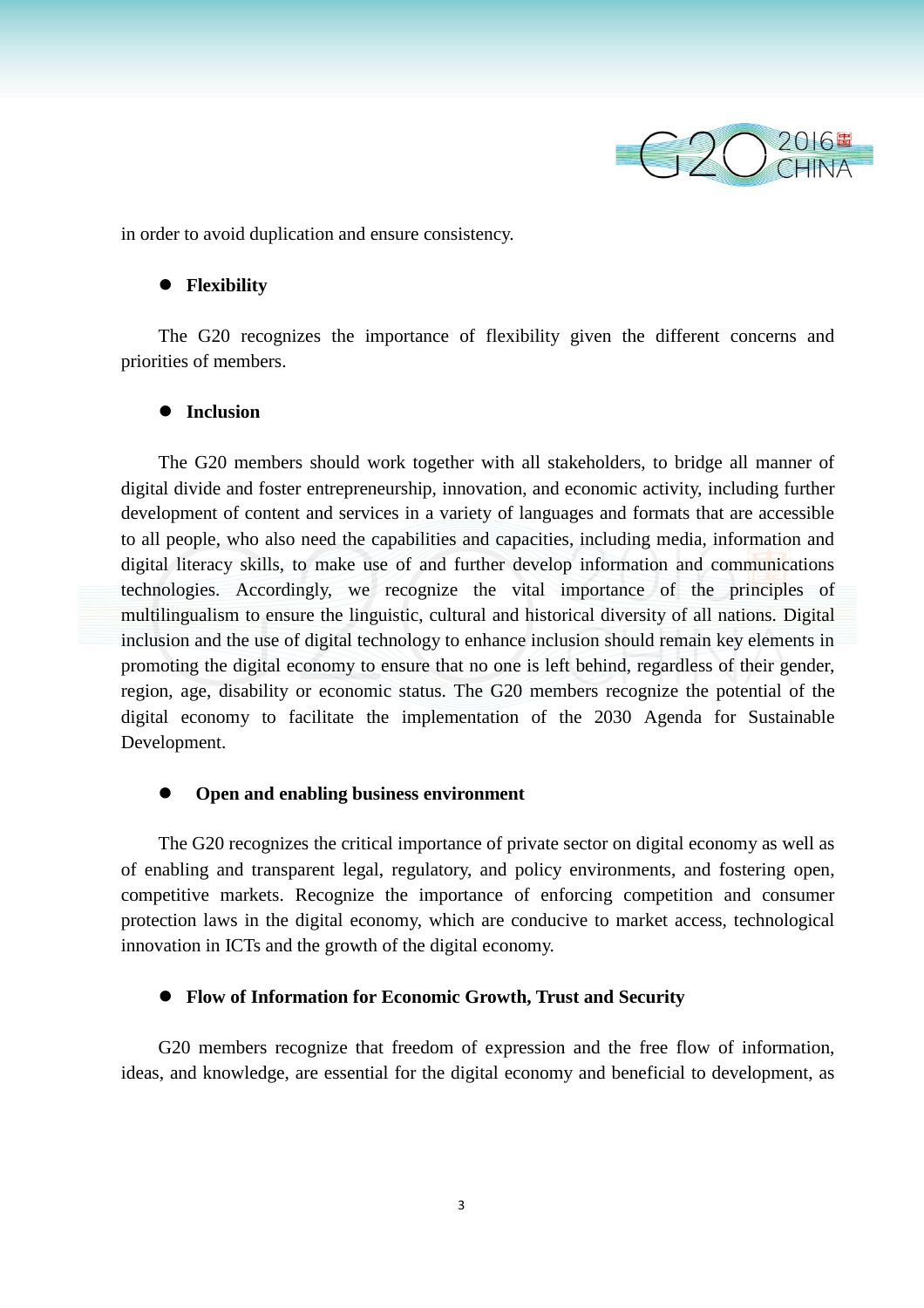

reaffirmed in paragraph 4 of the Tunis Commitment of WSIS. We support ICT policies that preserve the global nature of the Internet, promote the flow of information across borders and allow Internet users to lawfully access online information, knowledge and services of their choice. At the same time, the G20 recognizes that applicable frameworks for privacy and personal data protection, as well as intellectual property rights, have to be respected as they are essential to strengthening confidence and trust in the digital economy. The security of ICT enabled critical infrastructure needs to be enhanced, so that ICTs can continue to be a reliable driving force in accelerating economic development.

# **III. Key Areas: Unleash Greater Potential of Digital Economy**

*In line with the above principles, the DETF identifies priorities for cooperation in digital economy, to provide favorable conditions for its development, boost economic growth, and ensure digital inclusion. To this end, members are encouraged to:*

# **6. Expand broadband access and improve quality**

- Accelerate network infrastructure construction and facilitate interconnection. Promote the establishment of Internet Exchange Points (IXPs). Encourage all countries to make Internet access central to development and growth initiatives.
- Promote broadband network coverage, and improve service capacity and quality within a legally predictable competitive environment. In particular, explore ways to expand high-speed internet access and connectivity at affordable price.

# **7. Promote investment in the ICT Sector**

- Improve the business environment through policy frameworks that facilitate research, development and innovation (RDI) as well as investment, including cross-border investment in the digital economy. Welcome Public Private Partnerships and commercial equity investment funds as well as social funds to invest in ICT infrastructure and ICT applications. Encourage development of open source technologies and other technologies.
- Encourage the organization of investment information exchange events among ICT companies and financial institutions, and mutual investment in the ICT sector among G20 members.

# **8. Support entrepreneurship and promote digital transformation**

Encourage internet-based RDI and entrepreneurship through an enabling, transparent legal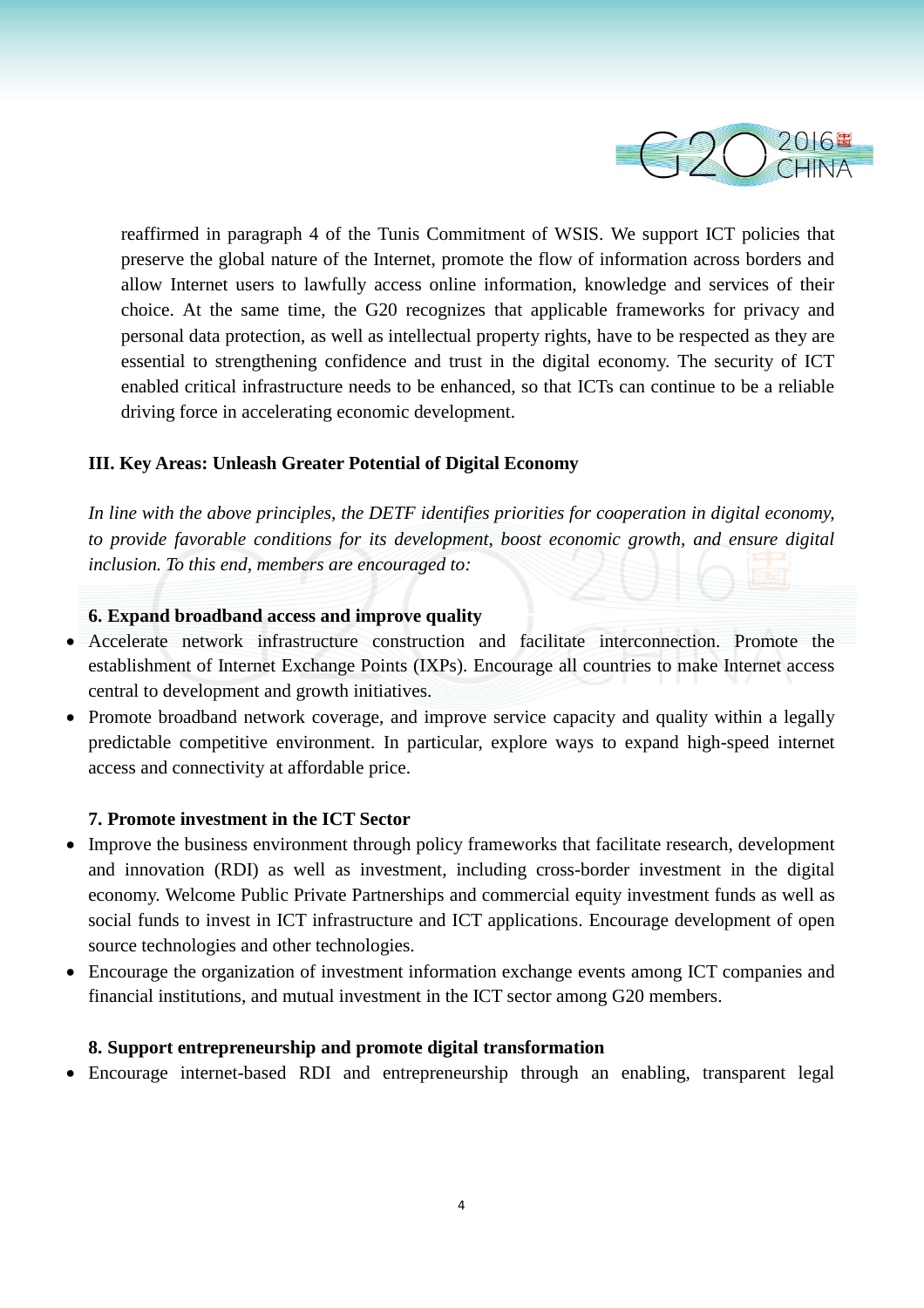

framework, programs to support RDI and well-functioning capital markets for innovative enterprises. Support developing and emerging countries to build capacities in digital technology and internet-based entrepreneurship.

- Take advantage of the internet to promote innovation in products, services, processes, organizations and business models.
- Encourage the integration of digital technology and manufacturing, to build a more connected, networked, and intelligent manufacturing sector. Take advantage of ICTs to improve education, health and safety, environmental protection, urban plan, healthcare and other public services. Promote the continued development of service sectors such as e-commerce, e-government, e-logistics, online tourism, and Internet finance and the sharing economy. Promote digitization of agricultural production, operation, management, and networked transformation of agricultural products distribution.
- Create conditions for broadband providers to promote expansion, innovation, consumer protection, and competition, including examining the possibilities of introducing policies to prevent anti-competitive blocking, throttling, or prioritization of data by commercial broadband networks. We note the important regulatory and legislative processes in some members on the open Internet in the context of digital economy and the underlying drivers for it, and call for further information-sharing at the international level on the opportunities and challenges.

### **9. Encourage e-commerce cooperation**

- Promote cross-border trade facilitation for e-commerce by using trusted digital means, such as paperless customs clearance, electronic transaction documents, mutual recognition of digital authentication, electronic payment and online payment. Meanwhile, strengthen cooperation to prevent barriers to market access and other barriers. Attention should be given to issues relating to taxation, such as ensuring the efficient payment of appropriate taxes for international e-commerce, taking into account in particular the Base Erosion and Profit Shifting (BEPS) issues. Improve international efforts to measure e-commerce, and the macroeconomic consequences of digital economy.
- Strengthen cooperation in protecting consumers' rights and develop dispute resolution approaches, ensuring options for consumers that are adapted to the characteristics of e-commerce within the national framework of laws and regulations provided that they are consistent with member's international legal obligations.
- Build confidence of users which is an essential element of the digital economy by ensuring the respect of privacy and protection of personal data.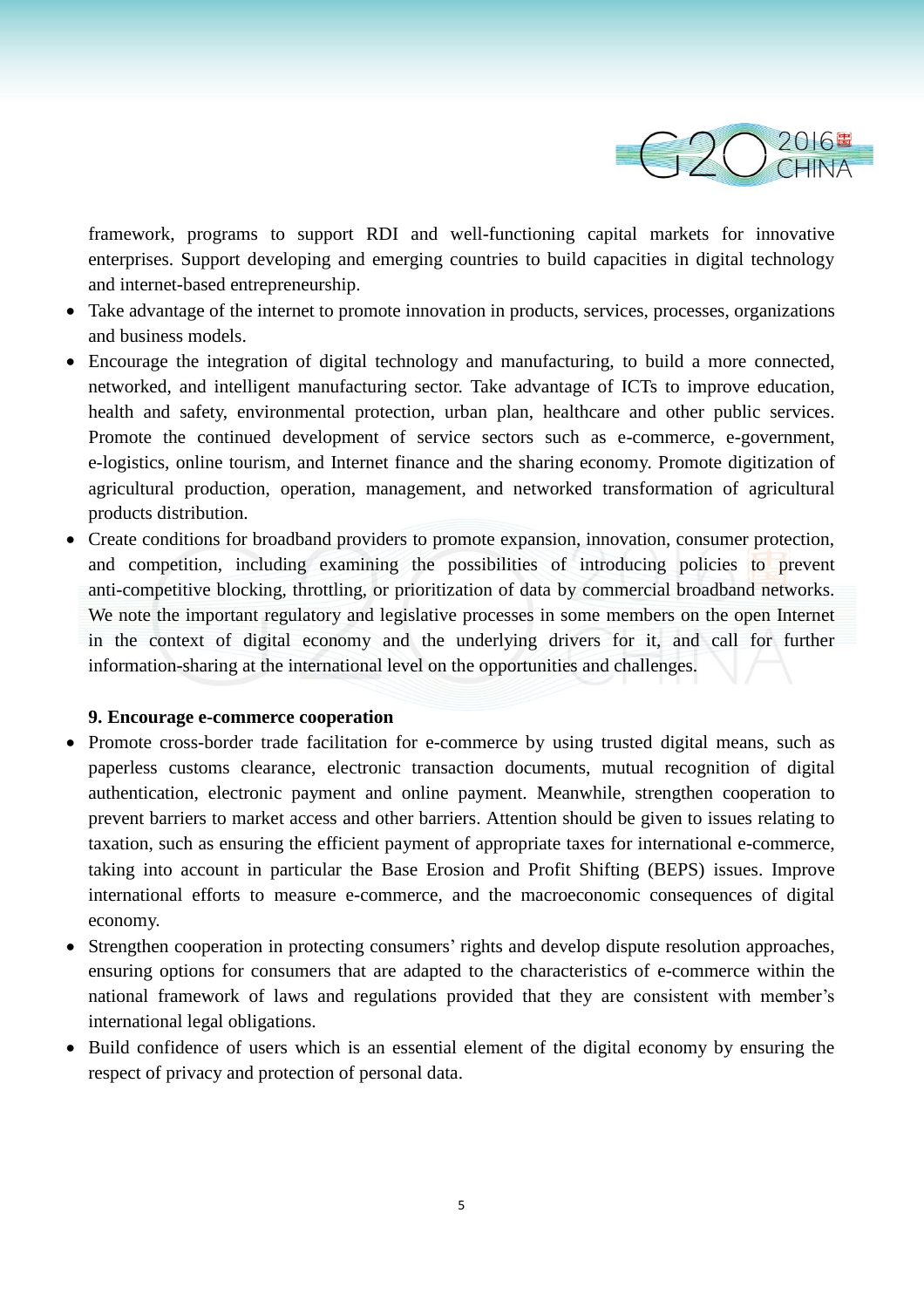

# **10. Enhance digital inclusion**

- Use a variety of policy measures and technical means to bridge the digital divides between and within countries, in particular between developed and developing countries, regions and groups, including between men and women, and promote universal access, including open access to the Internet with equal digital opportunities for all. Promote the broadband connectivity among the poorest citizens, especially the poorest 20 percent of citizens, and citizens from low-density areas and strive to provide universal and affordable access to the Internet in least developed countries. Reaffirm the goal of ensuring the next 1.5 billion people are connected and have meaningful access to the Internet by 2020 in accordance with the Connect 2020 agenda.
- Promote the use of technology in primary and secondary education as well as in non-formal education, including in libraries, museums, and other community-based organizations to reduce disparities between income levels and promote development of a workforce for the digital economy. Strive towards ensuring an increased number of primary and secondary students have lawful access to educational content, and broadband connectivity as well as digital tools in their classrooms.
- Promote digital technologies for societal benefits such as food distribution, education, health, subsidy distribution, governance.
- Recognizing that the digital economy may pose risks and challenges in terms of skills shortages and mismatches and rising inequality for those who might be left behind because they lack skills, it is important to promote the dissemination of digital skills and more competitive workforces through cooperation among academic institutions and technical schools, libraries, businesses and community organizations. Improve digital skills of all people, the youth as well as the elderly, women and men, persons with disabilities, the illiterate and vulnerable populations as well as those in low income and developing countries, to enable their participation in the digital economy to unleash the potential of creating opportunities for quality job creation, decent work provision as well as for income growth and improving welfare. Strengthen cooperation in protecting labor rights.

#### **11. Promote development of MSMEs**

- Promote policies that support micro, small and medium-sized enterprises (MSMEs) to use ICT technology for innovation, improved competitiveness, and new distribution channels in markets.
- Promote affordable digital infrastructures needed for the digitization of MSME operations.
- Encourage MSMEs to provide ICTs goods and services to the public sectors and to participate in global value chains.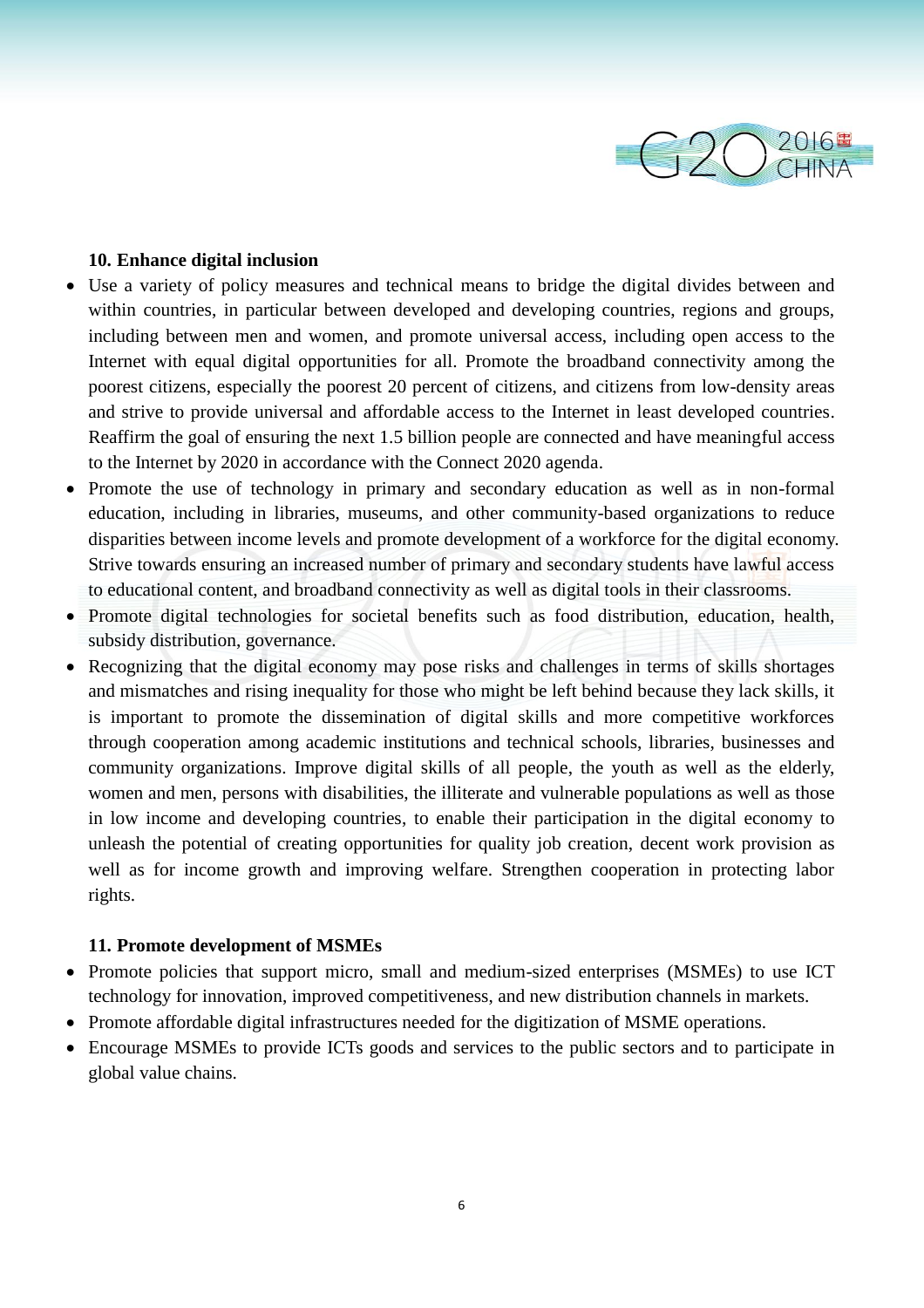

 Encourage participation in efforts, such as the Global Enterprise Registration initiative, to make transparent and simple the business registration mechanisms.

# **IV. Policy Support: For an Open and Secure Environment**

*The G20 aims to encourage exchange of views, promote mutual understanding and strengthen cooperation in policy making and regulation. To this end, members are encouraged to:*

# **12. Intellectual Property**

Recognize the key role of adequate and effective protection and enforcement of intellectual property rights to the development of the digital economy, as reaffirmed by paragraph 26 of the G20 Antalya Communique.

### **13. Promote cooperation with respect to independent choice of development path**

Encourage members engaging in international cooperation to reduce, eliminate, or prevent unnecessary differences in regulatory requirements to unleash the digital economy, recognizing that all members should chart development paths that are consistent with their international legal obligations and their development situations, historical and cultural traditions, national legal systems, and national development strategies.

# **14. Cultivate transparent digital economy policy-making**

- Develop and maintain open, transparent, inclusive, evidence-based digital economy policy making which takes into account the full input of all public and private stakeholders. Solicit their comments publicly before laws, regulations, policies and other instruments are deliberated, developed and implemented.
- Encourage publishing of relevant, publicly available government data, recognizing the potential to boost new technology, products and services.
- Encourage intelligent public procurement schemes to support the production of innovative digital services and products by the private sector, whilst keeping the need to be market led.

# **15. Support the development and use of international standards**

Support the development and their use of the international standards for technological products and services that are consistent with the international rules including WTO rules and principles.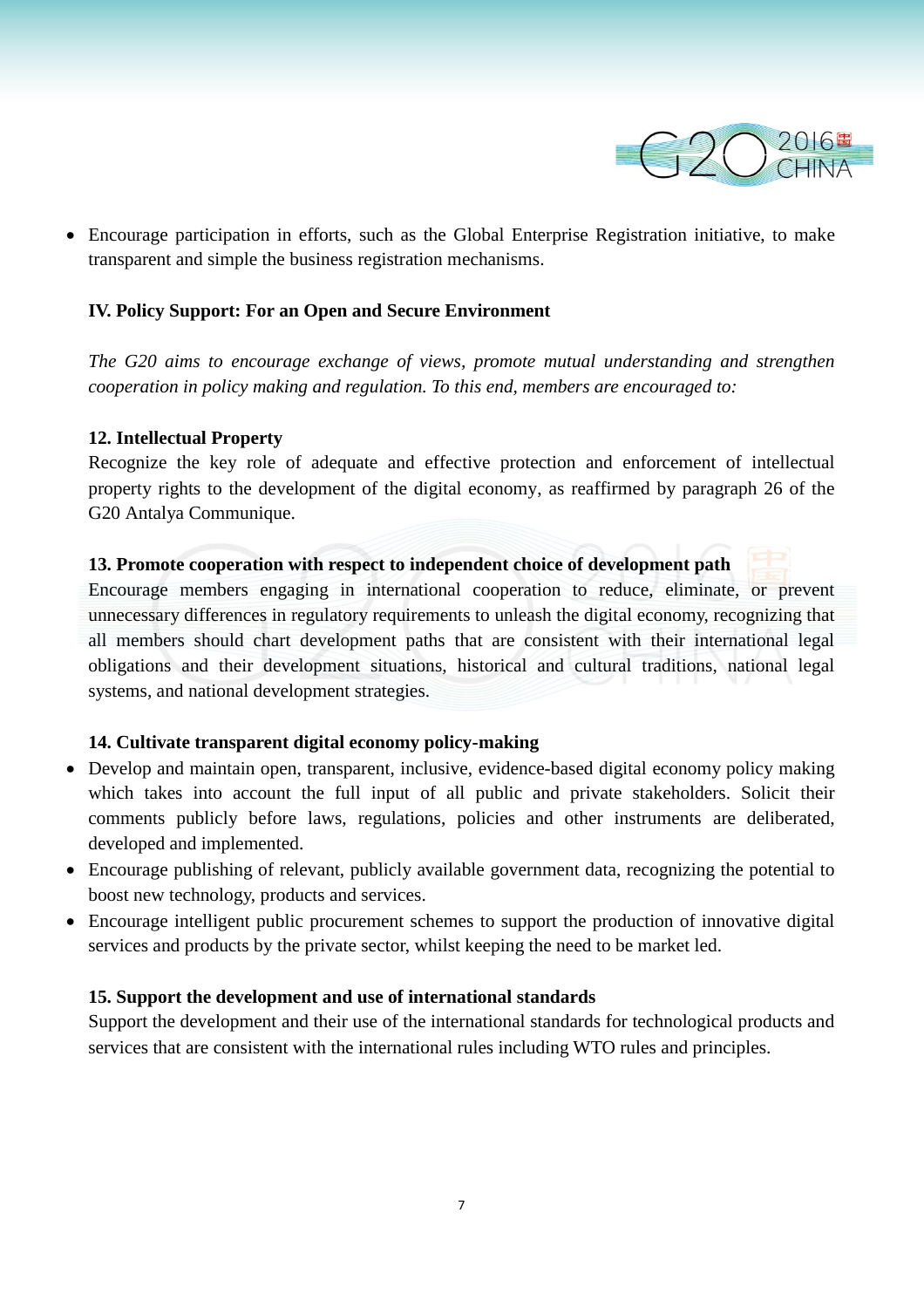

# **16. Strengthen confidence and trust**

- Promote the availability, integrity, confidentiality and authenticity of online transactions. Encourage the development of secure information infrastructure to promote trusted, stable, and reliable internet applications.
- As part of our efforts to address security risks, threats and vulnerabilities in the use of ICT, including those to ICT-enabled critical infrastructures, endeavor to strengthen international collaboration, capacity building and public-private partnerships, including through constructive discussions in relevant international fora. Support and encourage the use of risk-based technical standards, guidelines, and best-practices to identify, assess, and manage security risk by both the public and private sectors.
- Jointly combat cybercrime and protect ICT environment by strengthening international cooperation on these issues in online transactions.

# **17. Manage radiofrequency spectrum to promote innovation**

Recognize the importance of efficient management of radiofrequency spectrum to achieve the full potential of the mobile revolution in the time of digital economy.

# **V. Way Forward: Actions to Make a Difference**

*Recognizing that the digital shifts underway are reshaping economies and societies today and will continue to do so in the future, the G20 agrees to cooperate and continue to work closely on these matters. In this regard, the G20 will:*

- Encourage multi-level exchanges, involving stakeholders such as governments, the private sector, civil society, international organizations, technical and academic communities as well as other parties such as industry organizations and worker organizations to share views and promote cooperation in digital economy.
- Encourage G20 members to exchange experience on policy making and legislation, and share best practices among members.
- Encourage training and research cooperation in digital economy issues to benefit the developing countries of the G20.